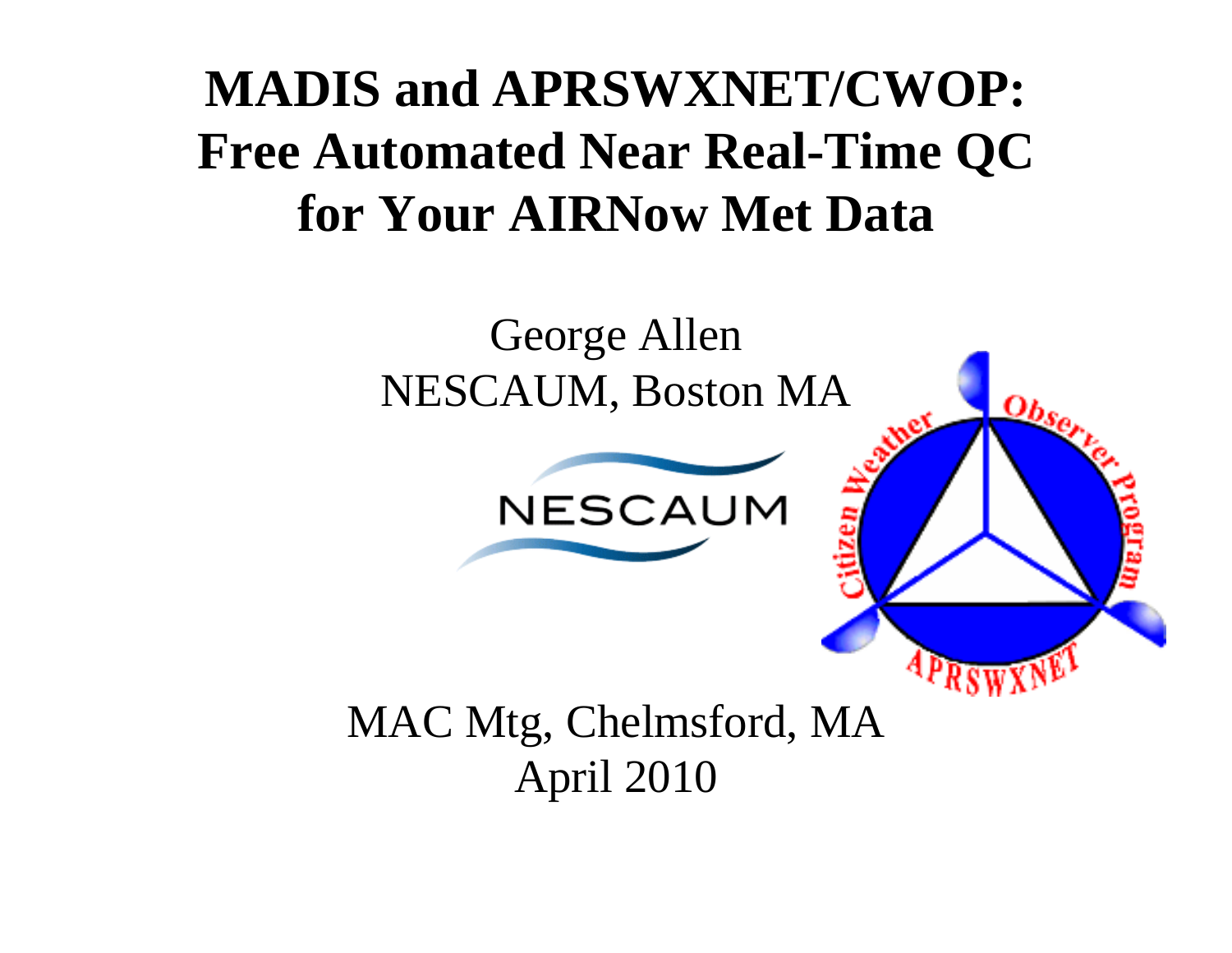#### **Background**

MET Field QC: Important but labor intensiveWind is critical data -- also failure prone, difficult to audit

Enter MADIS:NOAA's Meteorological Assimilation Data Ingest System [!!]

MADIS ingests data from many non-NOAA/NWS Mesonet stationsCreates a spatially dense met data set to assist with forecastingUsually small, privately operated or DOT related stationsGenerally do not have routine QC

MADIS applies buddy-system QC checks to these data Models data for each station based on nearby stationsGenerates modeled minus measured error data in real time

http://madis.noaa.gov/madis\_sfc\_qc.html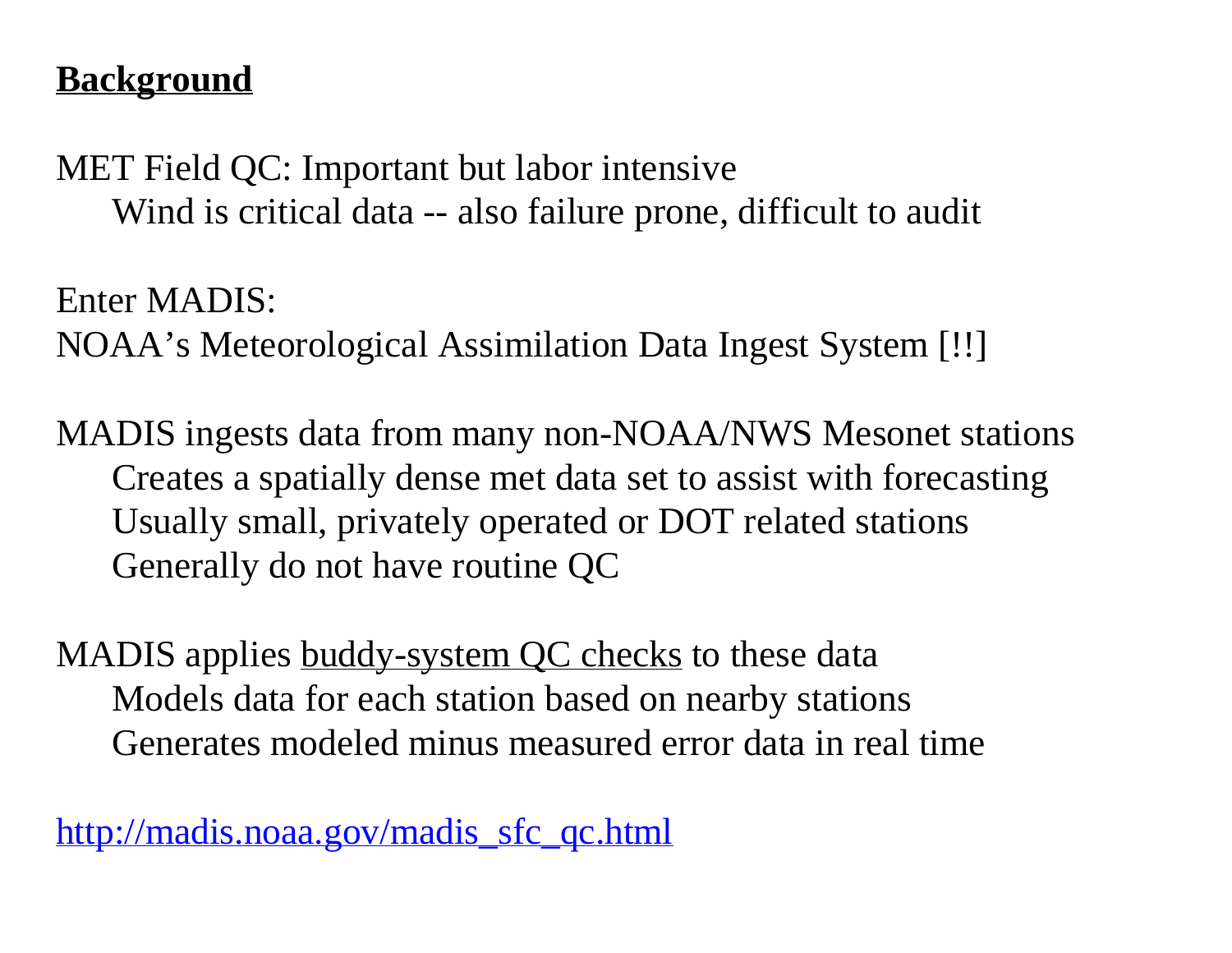#### AIRNow is a MADIS Mesonet Provider as of Feb 2010==> Makes YOUR met data available to NOAA/NWS and many others

#### Other MADIS Meteorological Surface Data Providers:

#### http://madis.noaa.gov/mesonet\_providers.html

U.S. Air Force Academy Alaska Department of TransportationAlaska MesonetU.S. Army Aberdeen Proving Grounds **Citizen Weather Observers Program APRSWXNET** NOAA Air Resources Laboratory/Field Research DivisionAWS Convergence Technologies, Inc.Anything Weather Network Colorado Avalanche Information Center Colorado Department of Transportation Colorado E-470 Public Highway AuthorityDCNetFlorida Dep of TransportationFlorida Mesonet Georgia Dep of Transportation Goodland WFO MiscellaneousGLOBE Program Gulf of Maine Ocean Observing SystemESRL/GSD Ground-Based GPS Hydrometeorological Automated Data SystemIowa Dep of TransportationIowa Environmental Mesonet [and so on...]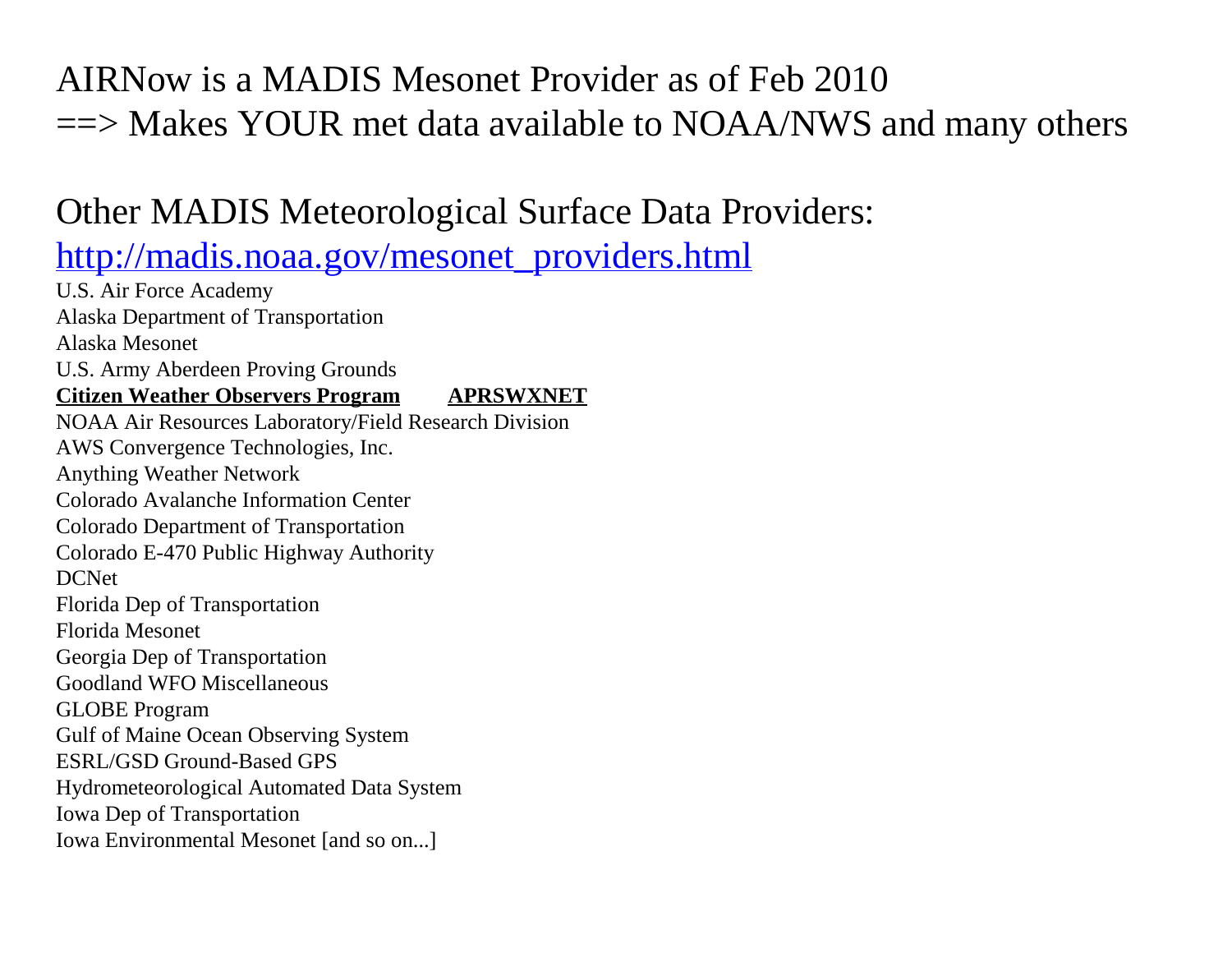#### **But...**

Modeled QC results are not readily accessible in a user friendly formThey are out there if you know a few tricks and secrets...

The Free Lunch:

Citizens Weather Observing Program (CWOP) -- aka APRSWXNET Public - private partnership to allow anyone to submit met data to MADISOriginally created for amateur radio packet met data feedsNESCAUM worked with CWOP to "expose" the MADIS AIRNow QC

CWOP value added:

Takes MADIS QC and repackages it into an accessible formatUser friendly, "push" email systemDaily, Weekly, Monthly quality summaries and diagnostics

#### **SLT Met systems can take advantage of CWOP QC**

ID problems quickly and at no costSupplements, not replaces, traditional Met QC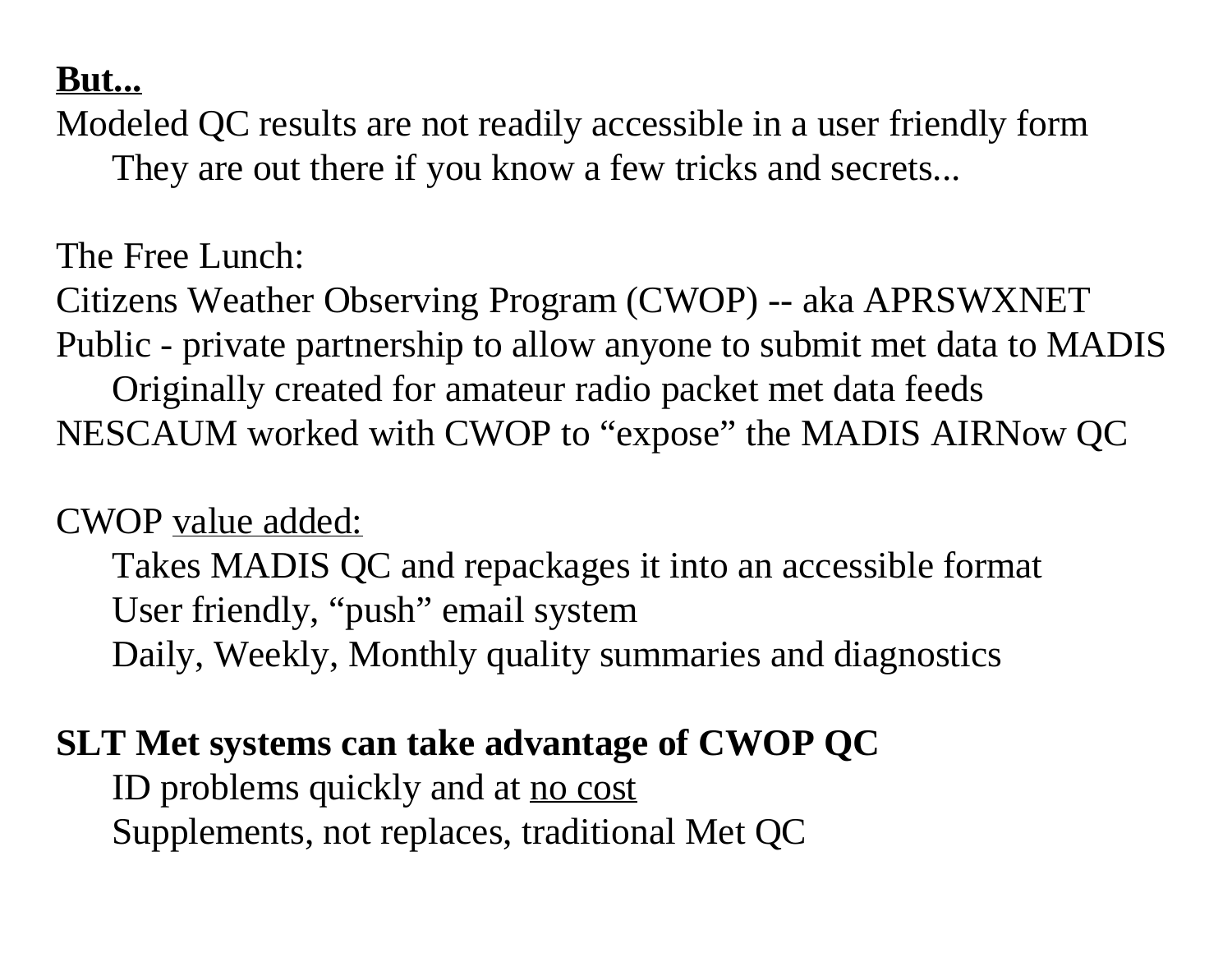### **Example of Normal Monthly Summary**

Sign up at: http://weather.gladstonefamily.net

| Date                                                                 |      |      | $\text{Tr} C$ Alt (mb) $\text{Temp } {}^{\circ}F$ |  | $\circ$ F |  | Dew Pt.   Wind Dir $\vert$<br>degrees |    | Speed<br>knots |  |
|----------------------------------------------------------------------|------|------|---------------------------------------------------|--|-----------|--|---------------------------------------|----|----------------|--|
| $31-Oct-$<br>09                                                      | Errs | 0/96 | 0/96                                              |  | 0/96      |  | 1/96                                  |    | 1/96           |  |
| 31-Oct- $\text{Mnt} +0.3 0.34 $ -1 $\text{1.39} +1$ $\text{1.17} +0$ |      |      |                                                   |  |           |  |                                       | 66 | $+1.4 1.9$     |  |

 $1<sup>st</sup>$  row, daily 'Errs': # of samples failing QC / total # samples for date

'Mnth' row: summary for preceding month'mean | standard-deviation' for each observation during month

Mean error value: 'analysis - observed' if observed value > modeled value, error is negative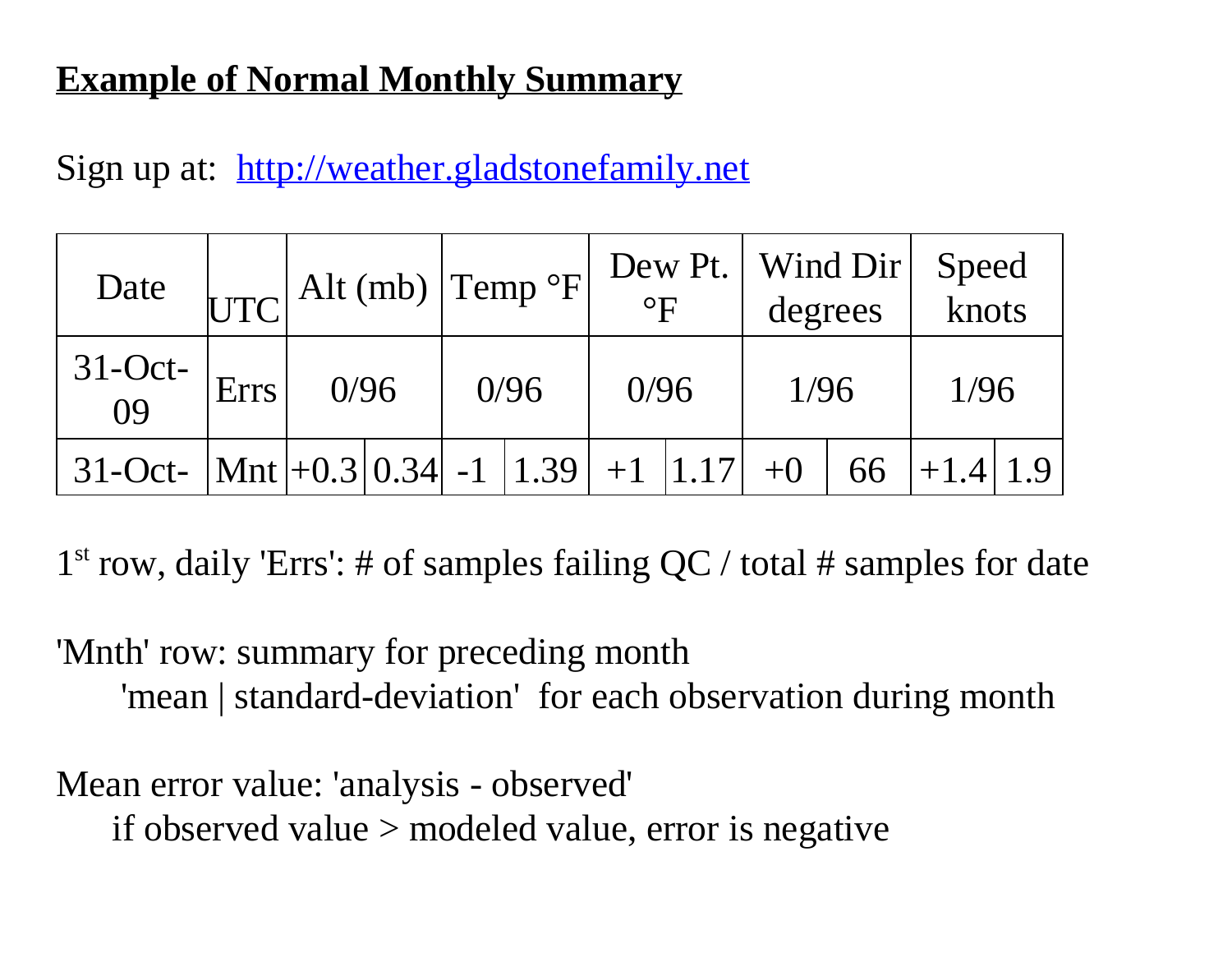#### **Case Study:May 2009 -- Monthly Summary for Acadia-SERC, DW2258**

| Date                                                                                                                  | UTC | Alt (mb) |  | Temp F   DewPt ° F    Wind Dir    Speed knts        |         |      |       |        |            |
|-----------------------------------------------------------------------------------------------------------------------|-----|----------|--|-----------------------------------------------------|---------|------|-------|--------|------------|
| $\ 31\text{-}$ MAY-2009 1802 $\ 1005.3$ +0.18 $\ 52$ +6.62 $\ 48$ -1.91 $\ 211$ -25 $\ $                              |     |          |  |                                                     |         |      |       | 7.0    | $-0.8$     |
| 31-MAY-2009 1817   1005.2 +0.28   51 +7.62   47 -0.70   178 +8                                                        |     |          |  |                                                     |         |      |       | 7.0    | $-0.8$     |
| $31-MAY-2009$ 1832 $\parallel$ 1004.9 +0.58 $\parallel$ 52 +6.62 $\parallel$ 48 -1.76 $\parallel$ 198 -12 $\parallel$ |     |          |  |                                                     |         |      |       | 7.0    | $-0.8$     |
| $\ 31\text{-}$ MAY-2009 1847 $\ 1005.0$ +0.48 $\ 52$ +6.62 $\ 47$ -0.50 $\ 200$ -14 $\ $                              |     |          |  |                                                     |         |      |       |        | $9.6 -3.4$ |
| 31-MAY-2009 Errs                                                                                                      |     | 0/96     |  | 7/96                                                | II 0/96 | 1/96 |       | 1/96   |            |
| 31-MAY-2009 Smry                                                                                                      |     |          |  | $+0.3$ 0.26    +1 3.60    -0 2.28    -27 60    -0.4 |         |      |       |        | 1.8        |
| 31-MAY-2009 Week                                                                                                      |     |          |  | $+0.4$ 0.35 $+0$ 3.08 $-0$ 2.55 $-21$ 57 $-1.1$     |         |      |       |        | 2.6        |
| 31-MAY-2009 Mnth                                                                                                      |     |          |  | $+0.3$ 0.35 $+1$ 3.21 $-0$ 2.46 $-17$               |         |      | 49 II | $-0.9$ | 2.6        |

First 4 rows are "flagged" individual report interval data; **Temp too low.** $\Rightarrow$  But -- DP is derived; T/RH are measured, so T is OK! [sea breeze] Rows 5-6 are error count and bias/stdev for the day (31 May).Last 2 rows are bias/stdev for the week and month; Note wind dir error!!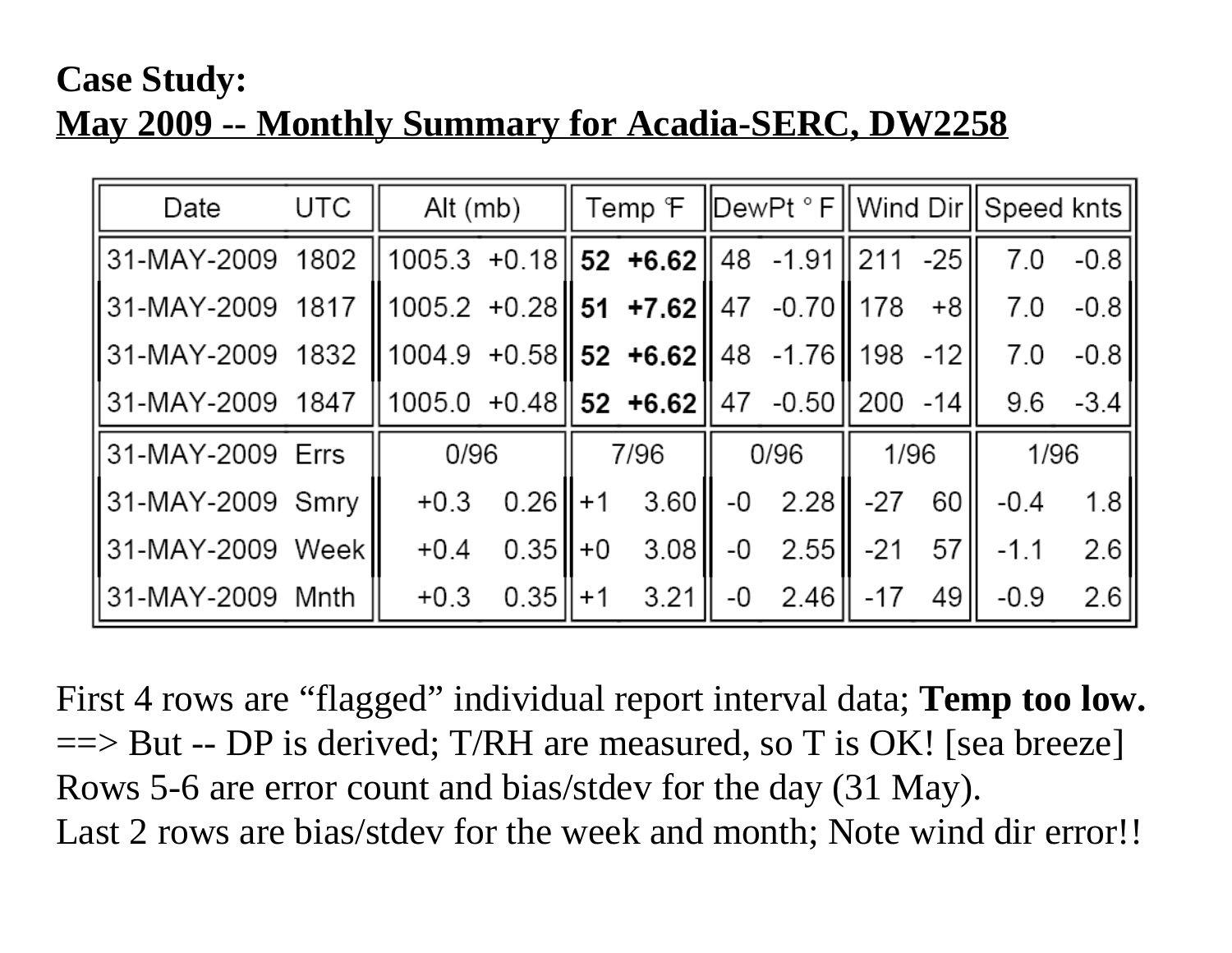#### **Acadia-SERC CAMNET Wind direction error -- Case Study:**

Reviewing a few months of QC reports indicated a chronic error of ~25  $^{\circ}$ 

NPS staff confirmed the error (it was  $\sim$ 25 deg) and corrected the sensor.

All this from a couple of hundred miles away...

CWOP QC reports provide a paper trail for when a sensor goes bad!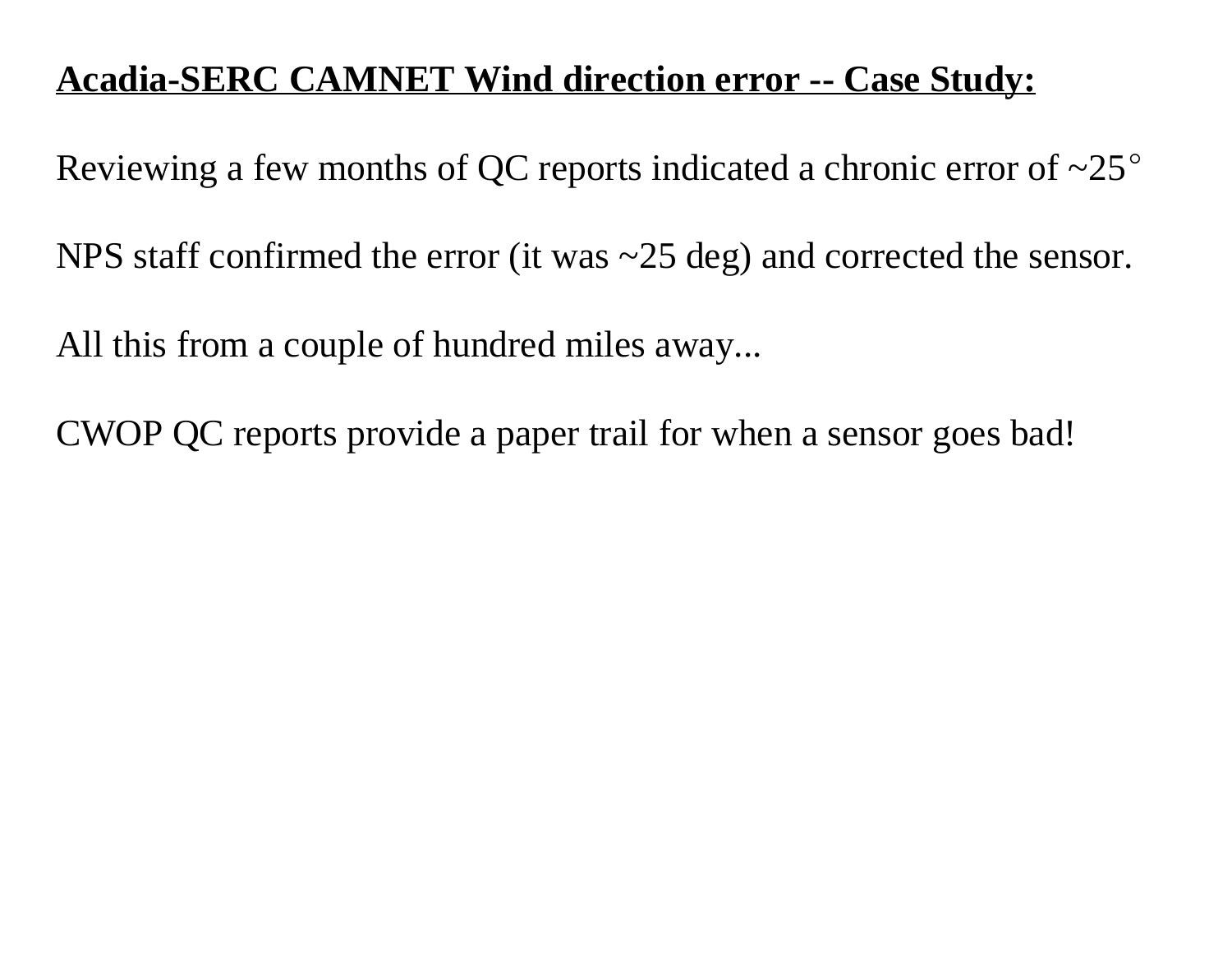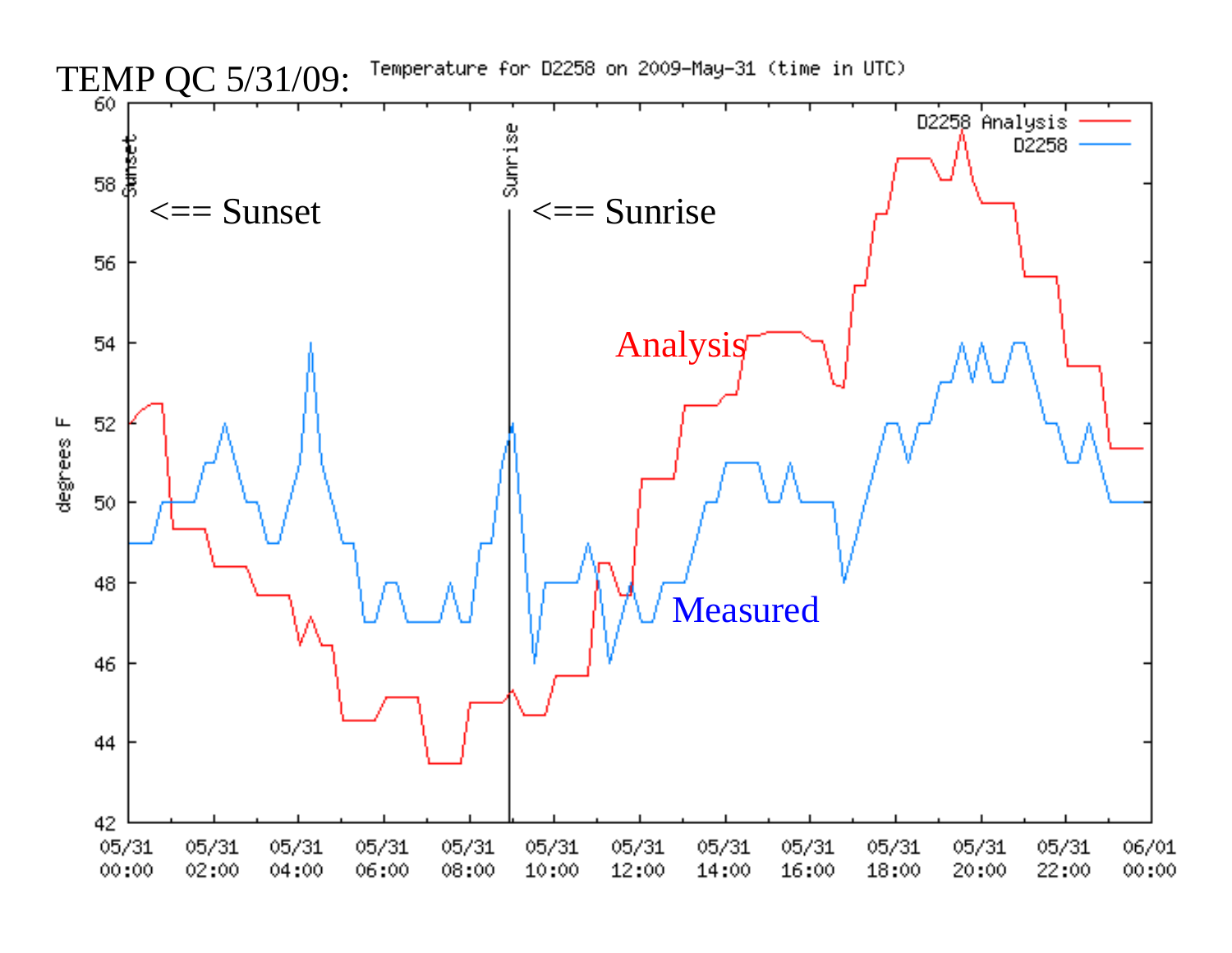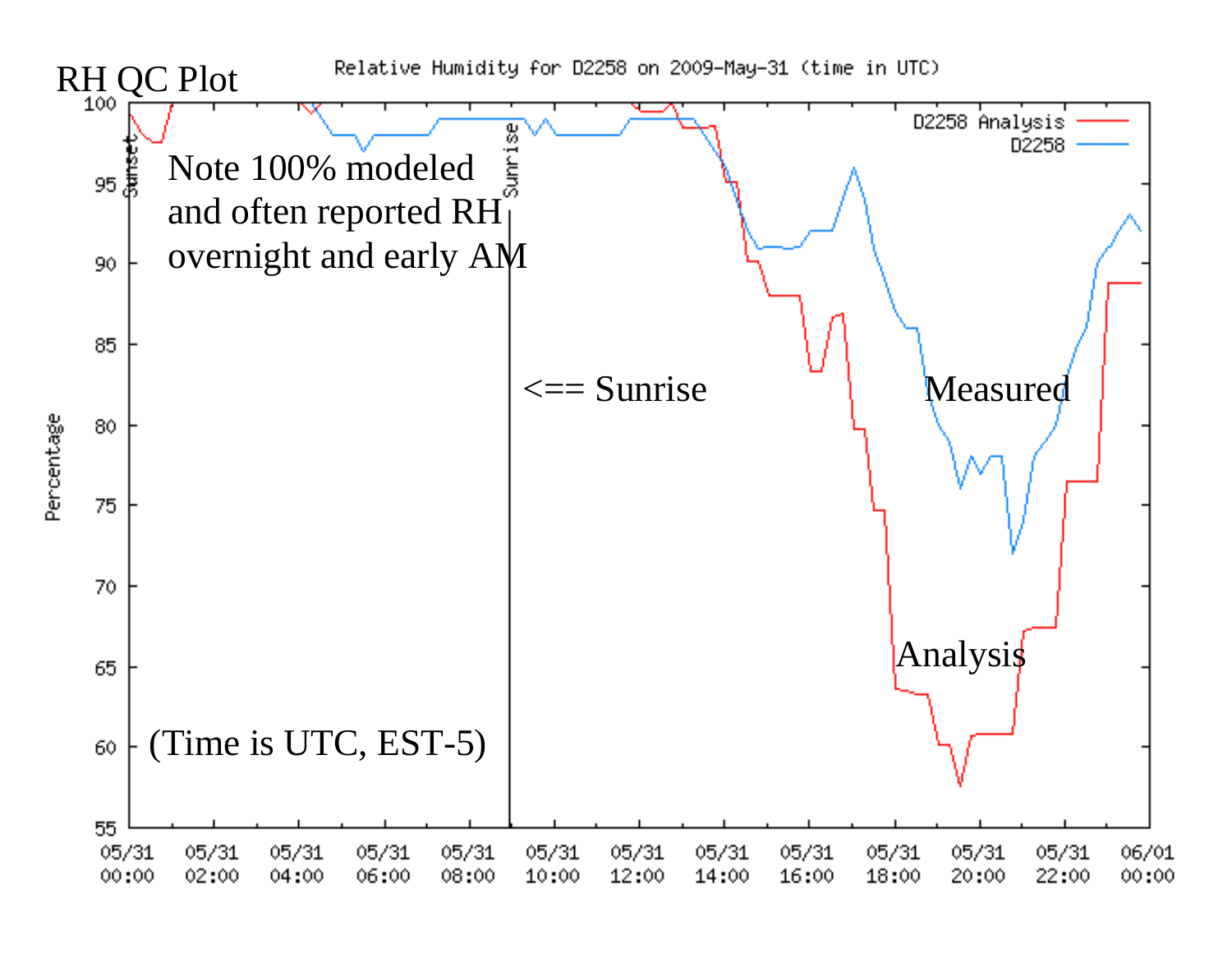View of Mt. Desert Island, Acadia NPfrom the Schoodic Penninsula. Wx station (DW2258)

7:00 am EDT, 5/31/09 (www.hazecam.net)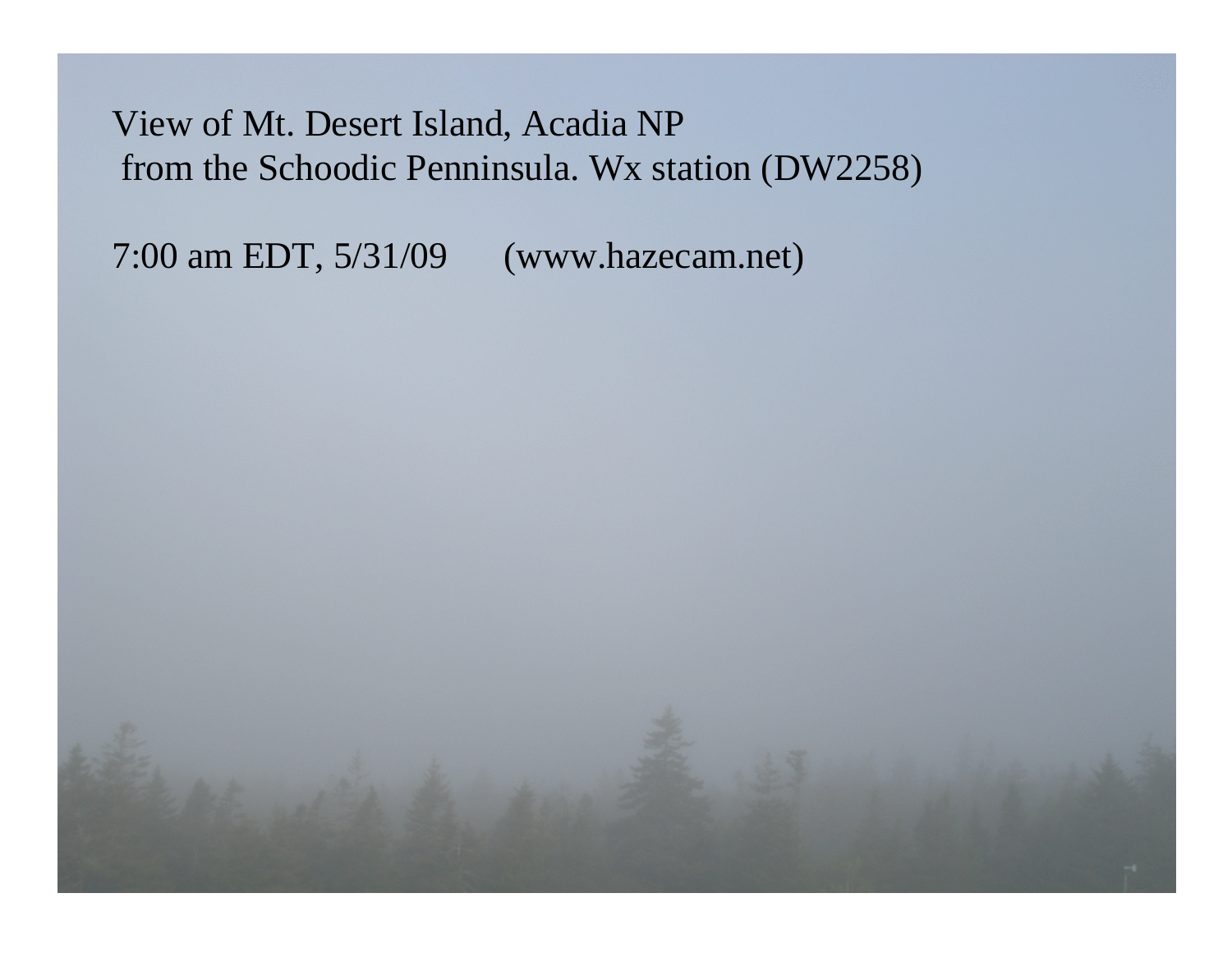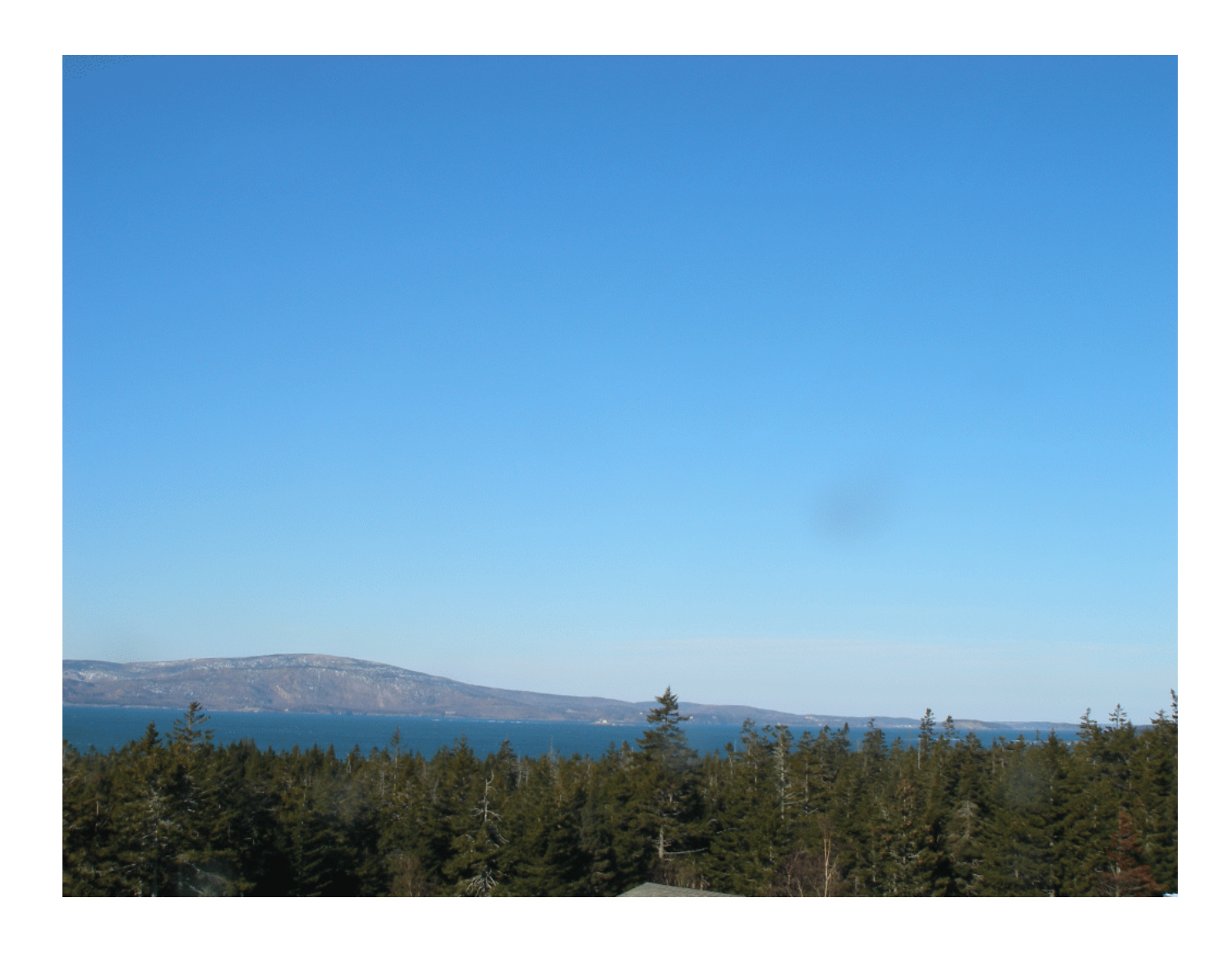#### CWOP Information for DW2258 (D2258) in Winter Harbor, ME US

The following information is known about DW2258. If you think that any information is incorrect, then please follow the instructions for correcting that data item.

It is possible that this page will report a problem where no problem exists. If you believe that this has happened, then please contact me (address at the bottom of this page) and explain *clearly* why you think this page is in error. Note that any changes that you make may take a few days to show up here, so please give it a week before commenting.

#### **Registered Location**

Latitude: 44° 20' 10" N (deg min sec), 44.3362° (decimal), 4420.17N (LORAN) Longitude: 68° 3' 43" W (deg min sec), -68.0620° (decimal), 06803.72W (LORAN) Elevation: 36 meters (118 feet) -- validated against 28 meters (91 feet) from NED 1/3rd arc-second: Eastern Contiguous U.S. Location: Winter Harbor, ME US County: Hancock, ME Forecast Office: Caribou (CAR) Station type/software: Davis Vantage Pro 2 with Weatherlink Website: http://home.comcast.net/~g\_allen/History\_Monitor.htm

The site location should be at the mark shown -- or very close. Clicking within the map area (or you can drag the 'DW2258' marker) will display the latitude/longitude of that point.

If the displayed location (or elevation) of the weather observing location is incorrect, please drag the marker to the right location (or click in the right location), and then send the updated information. Please note that we are trying to spot either the Stevenson Screen (or equivalent) or the location where the barometric readings are taken.

NOTE: The Registered Location is the location that the station owner provided when they signed up with CWOP.

The station (or view from the station) is shown here. You can choose the view direction to see the surroundings. Other information (and somewhat larger images) can be found by clicking on the picture.

You can try to find photographs from the area surrounding the site marker by clicking on Find nearby photographs. (There may be some)



Larger Smaller Google Earth. □ Show 1 no-data sites.

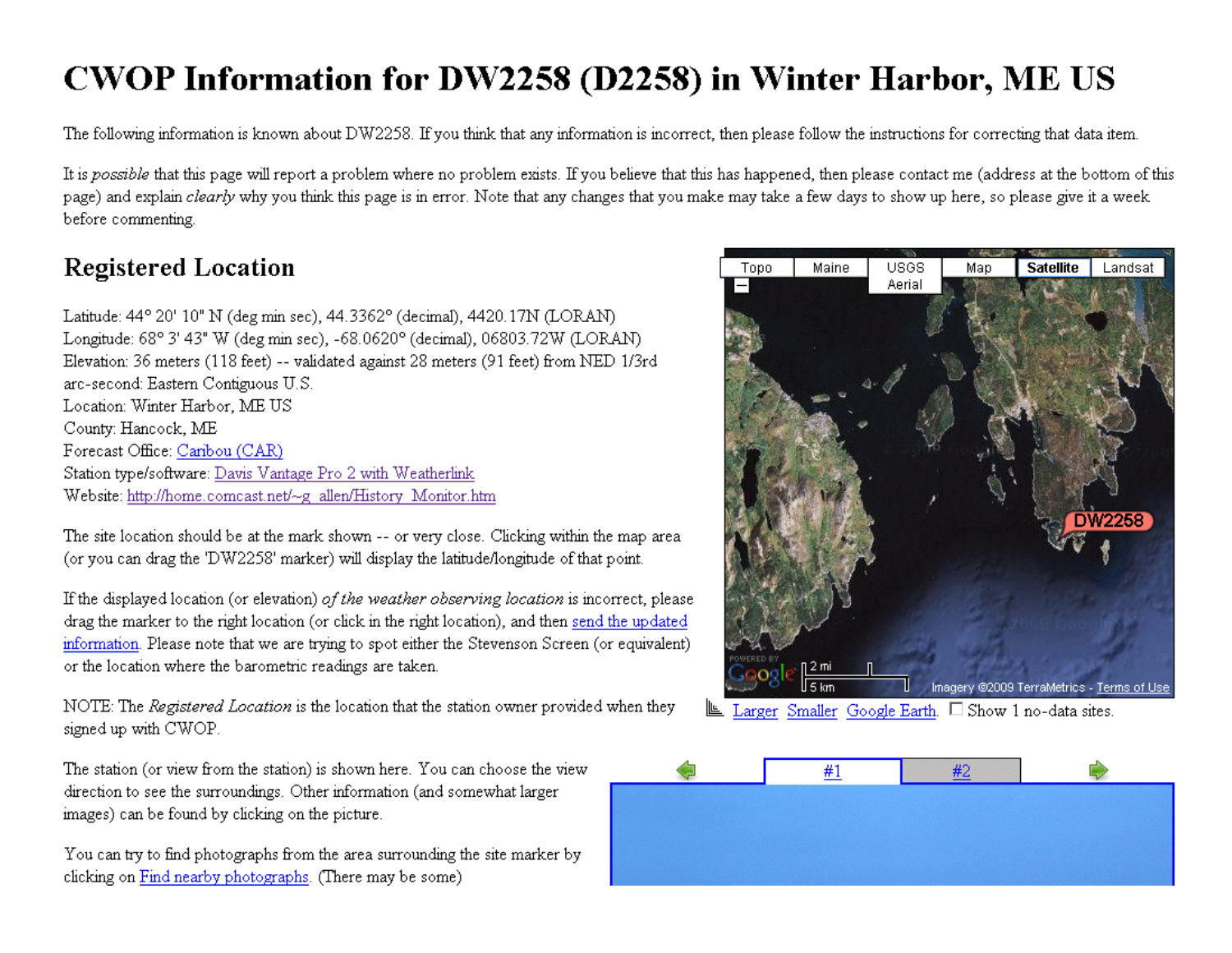|       | AIRNow data in MADIS-CWOP as of 22 April 2010: |                     | AN281        | <b>CHICOPEE</b>            | <b>MA MADEP</b>     |
|-------|------------------------------------------------|---------------------|--------------|----------------------------|---------------------|
| AN104 | <b>Bridgeport</b>                              | <b>CT CTDEP</b>     | AN282        | <b>WARE</b>                | <b>MA MADEP</b>     |
| AN105 | Greenwich                                      | <b>CT CTDEP</b>     | AN283        | <b>STOW</b>                | <b>MA MADEP</b>     |
| AN106 | Danbury                                        | <b>CT CTDEP</b>     | AN284        | E. Milton - Blue Hill      | <b>MA MADEP</b>     |
| AN107 | <b>Stratford</b>                               | <b>CT CTDEP</b>     | AN285        | <b>BOSTON-KENMORE</b>      | <b>MA MADEP</b>     |
| AN108 | Westport                                       | <b>CT CTDEP</b>     | AN286        | Boston - Long Island       | <b>MA MADEP</b>     |
| AN109 | <b>East Hartford</b>                           | <b>CT CTDEP</b>     | <b>AN287</b> | Boston - Roxbury           | <b>MA MADEP</b>     |
| AN110 | East Hartford - High Street                    | <b>CT CTDEP</b>     | <b>AN288</b> | Worcester                  | <b>MA MADEP</b>     |
| AN111 | Thomaston                                      | <b>CT CTDEP</b>     | AN289        | Uxbridge                   | <b>MA MADEP</b>     |
| AN112 | Cornwall                                       | <b>CT CTDEP</b>     |              |                            |                     |
| AN113 | Middletown                                     | <b>CT CTDEP</b>     | AN380        | Laconia                    | <b>NH NHDES</b>     |
| AN114 | New Haven - Criscuolo Park                     | <b>CT CTDEP</b>     | AN381        | Keene                      | <b>NH NHDES</b>     |
| AN115 | Waterbury                                      | <b>CT CTDEP</b>     | AN382        | Lebanon                    | <b>NH NHDES</b>     |
| AN116 | Madison                                        | <b>CT CTDEP</b>     | AN383        | Woodstock                  | NH EPAOAP           |
| AN117 | <b>Groton Fort Griswold</b>                    | <b>CT CTDEP</b>     | AN384        | Manchester                 | <b>NH NHDES</b>     |
| AN118 | Mansfield-DOT                                  | <b>CT CTDEP</b>     | AN385        | Nashua - Gilson Rd.        | <b>NH NHDES</b>     |
| AN119 | <b>Stafford</b>                                | <b>CT CTDEP</b>     | AN386        | <b>Miller State Park</b>   | <b>NH NHDES</b>     |
| AN120 | Abington                                       | <b>CT EPAOAP</b>    | AN387        | Concord                    | <b>NH NHDES</b>     |
|       |                                                |                     | AN388        | Portsmouth                 | <b>NH NHDES</b>     |
| AN250 | <b>Auburn-Lewiston Airport</b>                 | ME MEDEP            | AN389        | <b>Odiorne State Park</b>  | <b>NH NHDES</b>     |
| AN251 | Presque Isle Regional Office                   | ME MEDEP            | AN390        | Claremont                  | <b>NH NHDES</b>     |
| AN252 | <b>MICMAC</b>                                  | <b>ME MICMAC</b>    |              |                            |                     |
| AN253 | Cape Elizabeth                                 | ME MEDEP            | AN391        | East Orange                | <b>NJ NJDEP</b>     |
| AN254 | Bar Harbor - Cadillac Mtn.                     | <b>ME MEDEP</b>     | AN392        | Flemington                 | NJ NJDEP            |
| AN255 | Acadia NP - McFarland                          | <b>ME MEDEP</b>     | AN393        | <b>Rider University</b>    | <b>NJ NJDEP</b>     |
| AN256 | Augusta State Airport                          | <b>ME MEDEP</b>     | AN394        | Wash. Crossing             | <b>NJ EPAOAP</b>    |
| AN257 | <b>Owls Head Municipal Airport</b>             | <b>ME MEDEP</b>     | AN395        | Chester                    | <b>NJ NJDEP</b>     |
| AN258 | <b>Bangor Air National Guard</b>               | <b>ME MEDEP</b>     | AN396        | <b>Elizabeth Trailer</b>   | NJ NJDEP            |
| AN259 | <b>Penobscot Nation</b>                        | ME PENOBSCOT        |              |                            |                     |
| AN260 | Howland                                        | ME EPAOAP           | AN397        | <b>Huntington Wildlife</b> | <b>NY EPAOAP</b>    |
| AN261 | Sipayik                                        | <b>ME TRIBALENV</b> | AN398        | St Regis Mohawk            | <b>NY TRIBALENV</b> |
| AN262 | Ashland                                        | ME EPAOAP           | AN399        | <b>Connecticut Hill</b>    | <b>NY EPAOAP</b>    |
| AN276 | <b>TRURO</b>                                   | <b>MA MADEP</b>     | AN615        | Bennington                 | <b>VT VTAPCD</b>    |
| AN277 | Fairhaven                                      | <b>MA MADEP</b>     | AN616        | Underhill                  | <b>VT VTAPCD</b>    |
| AN278 | <b>LYNN</b>                                    | <b>MA MADEP</b>     | AN617        | <b>BRLNGTN2</b>            | <b>VT VTAPCD</b>    |
| AN279 | <b>NEWBURY</b>                                 | <b>MA MADEP</b>     | AN618        | <b>Burlington</b>          | <b>VT VTAPCD</b>    |
| AN280 | Haverhill                                      | <b>MA MADEP</b>     | AN619        | <b>RUTLAND</b>             | <b>VT VTAPCD</b>    |

|       | <u>AIRNow data in MADIS-CWOP as of 22 April 2010:</u> |                     | AN281        | <b>CHICOPEE</b>           | MA MADEP            |
|-------|-------------------------------------------------------|---------------------|--------------|---------------------------|---------------------|
| AN104 | <b>Bridgeport</b>                                     | <b>CT CTDEP</b>     | AN282        | <b>WARE</b>               | <b>MA MADEP</b>     |
| AN105 | Greenwich                                             | <b>CT CTDEP</b>     | AN283        | <b>STOW</b>               | <b>MA MADEP</b>     |
| AN106 | Danbury                                               | <b>CT CTDEP</b>     | AN284        | E. Milton - Blue Hill     | <b>MA MADEP</b>     |
| AN107 | <b>Stratford</b>                                      | CT CTDEP            | AN285        | <b>BOSTON-KENMORE</b>     | <b>MA MADEP</b>     |
| AN108 | Westport                                              | <b>CT CTDEP</b>     | AN286        | Boston - Long Island      | <b>MA MADEP</b>     |
| AN109 | <b>East Hartford</b>                                  | <b>CT CTDEP</b>     | <b>AN287</b> | Boston - Roxbury          | <b>MA MADEP</b>     |
| AN110 | East Hartford - High Street                           | <b>CT CTDEP</b>     | AN288        | Worcester                 | <b>MA MADEP</b>     |
| AN111 | Thomaston                                             | <b>CT CTDEP</b>     | AN289        | Uxbridge                  | <b>MA MADEP</b>     |
| AN112 | Cornwall                                              | <b>CT CTDEP</b>     |              |                           |                     |
| AN113 | Middletown                                            | <b>CT CTDEP</b>     | AN380        | Laconia                   | <b>NH NHDES</b>     |
| AN114 | New Haven - Criscuolo Park                            | <b>CT CTDEP</b>     | AN381        | Keene                     | <b>NH NHDES</b>     |
| AN115 | Waterbury                                             | <b>CT CTDEP</b>     | AN382        | Lebanon                   | <b>NH NHDES</b>     |
| AN116 | Madison                                               | <b>CT CTDEP</b>     | AN383        | Woodstock                 | NH EPAOAP           |
| AN117 | <b>Groton Fort Griswold</b>                           | <b>CT CTDEP</b>     | AN384        | Manchester                | <b>NH NHDES</b>     |
| AN118 | Mansfield-DOT                                         | <b>CT CTDEP</b>     | AN385        | Nashua - Gilson Rd.       | <b>NH NHDES</b>     |
| AN119 | <b>Stafford</b>                                       | <b>CT CTDEP</b>     | AN386        | <b>Miller State Park</b>  | <b>NH NHDES</b>     |
| AN120 | Abington                                              | <b>CT EPAOAP</b>    | AN387        | Concord                   | <b>NH NHDES</b>     |
|       |                                                       |                     | AN388        | Portsmouth                | <b>NH NHDES</b>     |
| AN250 | <b>Auburn-Lewiston Airport</b>                        | ME MEDEP            | AN389        | <b>Odiorne State Park</b> | <b>NH NHDES</b>     |
| AN251 | Presque Isle Regional Office                          | <b>ME MEDEP</b>     | AN390        | Claremont                 | <b>NH NHDES</b>     |
| AN252 | <b>MICMAC</b>                                         | <b>ME MICMAC</b>    |              |                           |                     |
| AN253 | Cape Elizabeth                                        | <b>ME MEDEP</b>     | AN391        | East Orange               | <b>NJ NJDEP</b>     |
| AN254 | Bar Harbor - Cadillac Mtn.                            | ME MEDEP            | AN392        | Flemington                | NJ NJDEP            |
| AN255 | Acadia NP - McFarland                                 | ME MEDEP            | AN393        | <b>Rider University</b>   | NJ NJDEP            |
| AN256 | Augusta State Airport                                 | <b>ME MEDEP</b>     | AN394        | Wash. Crossing            | <b>NJ EPAOAP</b>    |
| AN257 | <b>Owls Head Municipal Airport</b>                    | <b>ME MEDEP</b>     | AN395        | Chester                   | <b>NJ NJDEP</b>     |
| AN258 | <b>Bangor Air National Guard</b>                      | <b>ME MEDEP</b>     | AN396        | <b>Elizabeth Trailer</b>  | NJ NJDEP            |
| AN259 | <b>Penobscot Nation</b>                               | ME PENOBSCOT        |              |                           |                     |
| AN260 | Howland                                               | <b>ME EPAOAP</b>    | AN397        | Huntington Wildlife       | <b>NY EPAOAP</b>    |
| AN261 | Sipayik                                               | <b>ME TRIBALENV</b> | AN398        | St Regis Mohawk           | <b>NY TRIBALENV</b> |
| AN262 | Ashland                                               | <b>ME EPAOAP</b>    | AN399        | <b>Connecticut Hill</b>   | <b>NY EPAOAP</b>    |
| AN276 | <b>TRURO</b>                                          | <b>MA MADEP</b>     | AN615        | Bennington                | <b>VT VTAPCD</b>    |
| AN277 | Fairhaven                                             | <b>MA MADEP</b>     | AN616        | Underhill                 | <b>VT VTAPCD</b>    |
| AN278 | <b>LYNN</b>                                           | <b>MA MADEP</b>     | AN617        | <b>BRLNGTN2</b>           | <b>VT VTAPCD</b>    |
| AN279 | <b>NEWBURY</b>                                        | <b>MA MADEP</b>     | AN618        | <b>Burlington</b>         | <b>VT VTAPCD</b>    |
| AN280 | Haverhill                                             | <b>MA MADEP</b>     | AN619        | <b>RUTLAND</b>            | <b>VT VTAPCD</b>    |
|       |                                                       |                     |              |                           |                     |